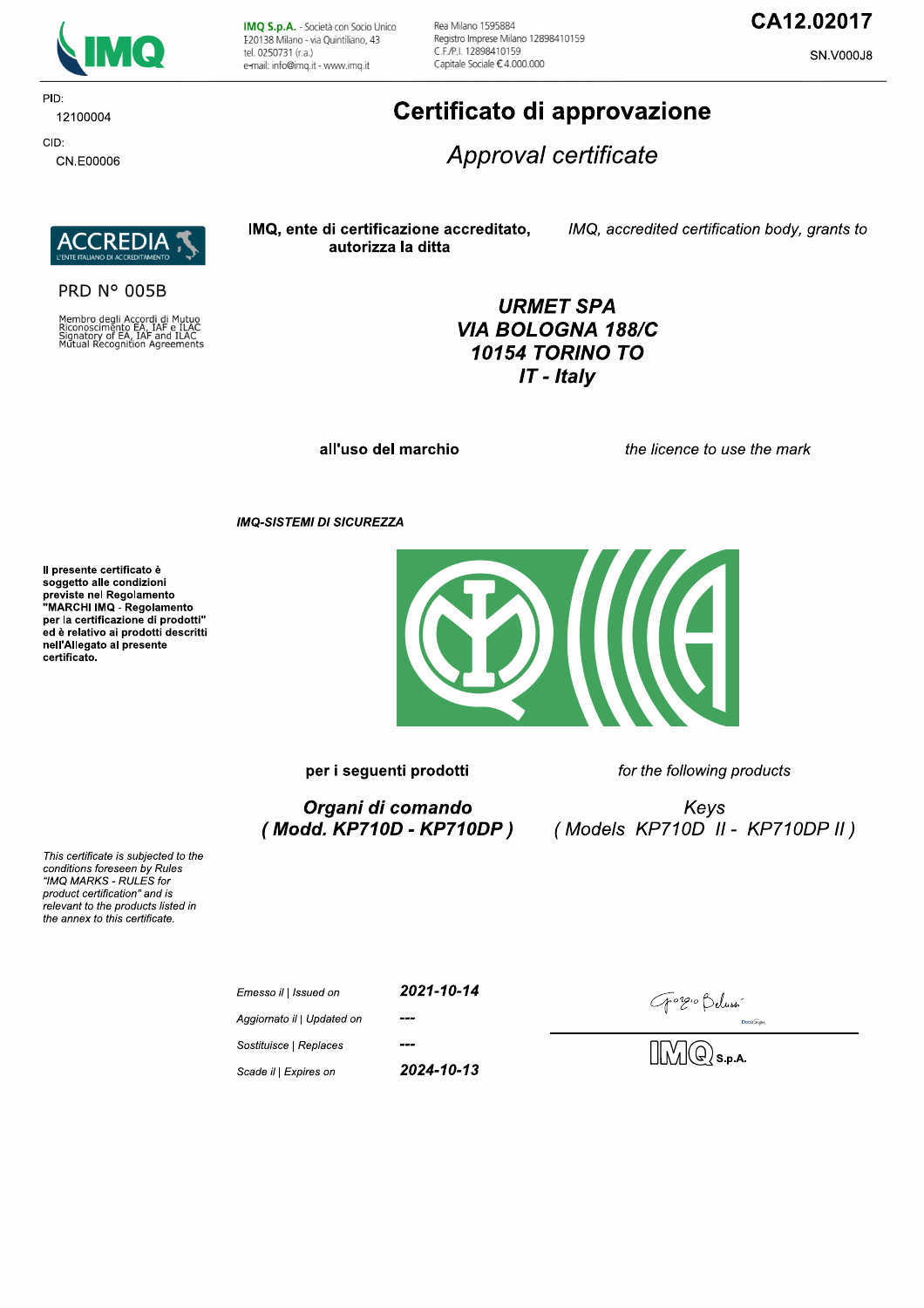Allegato - Certificato di approvazione

IMQ S.p.A. - Società con Socio Unico<br>I20138 Milano - via Quintiliano, 43 tel. 0250731 (r.a.) e-mail: info@imq.it - www.imq.it

Rea Milano 1595884 Registro Imprese Milano 12898410159<br>C.F./P.I. 12898410159<br>Capitale Sociale € 4.000.000

## CA12.02017

Emesso il | Issued on

**SN.V000J8** 

2021-10-14

2024-10-13

....  $\overline{a}$ 

| <b>Annex - Approval certificate</b>                                                                                                                                                                                                     | Aggiornato il   Updated on                                                                                                           |  |  |  |  |  |  |
|-----------------------------------------------------------------------------------------------------------------------------------------------------------------------------------------------------------------------------------------|--------------------------------------------------------------------------------------------------------------------------------------|--|--|--|--|--|--|
|                                                                                                                                                                                                                                         | Sostituisce   Replaces                                                                                                               |  |  |  |  |  |  |
|                                                                                                                                                                                                                                         | Scade il / Expires on<br>2024-10-13                                                                                                  |  |  |  |  |  |  |
| <b>Prodotto   Product</b>                                                                                                                                                                                                               |                                                                                                                                      |  |  |  |  |  |  |
|                                                                                                                                                                                                                                         |                                                                                                                                      |  |  |  |  |  |  |
| Organi di comando<br><b>Keys</b>                                                                                                                                                                                                        |                                                                                                                                      |  |  |  |  |  |  |
|                                                                                                                                                                                                                                         |                                                                                                                                      |  |  |  |  |  |  |
| <b>Concessionario   Licence Holder</b>                                                                                                                                                                                                  | <b>Marchio   Mark</b>                                                                                                                |  |  |  |  |  |  |
| <b>URMET SPA</b><br><b>VIA BOLOGNA 188/C</b><br><b>10154 TORINO TO</b><br>IT - Italy                                                                                                                                                    | IMQ-SISTEMI DI<br><b>SICUREZZA</b><br><b>DIIIGI</b>                                                                                  |  |  |  |  |  |  |
|                                                                                                                                                                                                                                         | <b>Costruito a   Manufactured at</b>                                                                                                 |  |  |  |  |  |  |
| PI.K0008N<br>C03357941<br><b>SAN MAURIZIO CANAVESE</b><br>10077                                                                                                                                                                         | <b>TO</b><br>Italy                                                                                                                   |  |  |  |  |  |  |
| Copia del presente certificato deve essere conservata presso i luoghi di produzione<br>sopra elencati.                                                                                                                                  | Copy of this certificate must be available at the manufacturing places listed above                                                  |  |  |  |  |  |  |
| Norme / Specifiche tecniche                                                                                                                                                                                                             | <b>Standards / Technical specifications</b>                                                                                          |  |  |  |  |  |  |
| Prodotto/i conforme/i alle Norme/Specifiche tecniche:                                                                                                                                                                                   | Product/s complying to Standards/Technical specifications:                                                                           |  |  |  |  |  |  |
| EN 50131-3:2009<br>EN 50131-1:2006+ A1:2009 + A2:2017<br>EN 50130-5:2011<br>EN 50130-4:2011 + A1:2014<br>EN 61000-6-3.2007 + A1:2011                                                                                                    | EN 50131-3:2009<br>EN 50131-1:2006+ A1:2009 + A2:2017<br>EN 50130-5:2011<br>EN 50130-4:2011 + A1:2014<br>EN 61000-6-3:2007 + A1:2011 |  |  |  |  |  |  |
| <b>Rapporti   Test Reports</b>                                                                                                                                                                                                          |                                                                                                                                      |  |  |  |  |  |  |
| SS20-0056877-03                                                                                                                                                                                                                         |                                                                                                                                      |  |  |  |  |  |  |
| <b>Caratteristiche tecniche   Technical characteristics</b>                                                                                                                                                                             |                                                                                                                                      |  |  |  |  |  |  |
| Tensione nominale alimentazione   Rated supply voltage<br>13.8 Vdc<br>Modalità di impiego   Destination of use<br>da interno / indoor use<br>Grado di sicurezza   Security grade<br>2/3<br>Classe ambientale   Environmental class<br>Ш |                                                                                                                                      |  |  |  |  |  |  |
| Articoli (con dettagli)   Articles (with details)                                                                                                                                                                                       |                                                                                                                                      |  |  |  |  |  |  |
| AR.V004VG                                                                                                                                                                                                                               |                                                                                                                                      |  |  |  |  |  |  |
| Marca   Trade mark <b>ELKRON</b><br>Modello   Model KP710D<br>Classe ambintale   Environmental class                                                                                                                                    |                                                                                                                                      |  |  |  |  |  |  |
| AR.V004VH<br>Marca   Trade mark <b>ELKRON</b><br>Modello   Model KP710DP<br>Classe ambintale   Environmental class                                                                                                                      |                                                                                                                                      |  |  |  |  |  |  |
| Ulteriori informazioni   Additional Information                                                                                                                                                                                         |                                                                                                                                      |  |  |  |  |  |  |
| con lo controli corio MEDEZ<br>zzabilo                                                                                                                                                                                                  |                                                                                                                                      |  |  |  |  |  |  |

Tastiere LCD utilizzabile con le centrali serie MEDEA.

- KP710D cod. 80KP7900211 (PCB n. CS80KP79-001) fornita di display LCD alfanumerico, retroilluminazione, una PrIO, tamper e buzzer.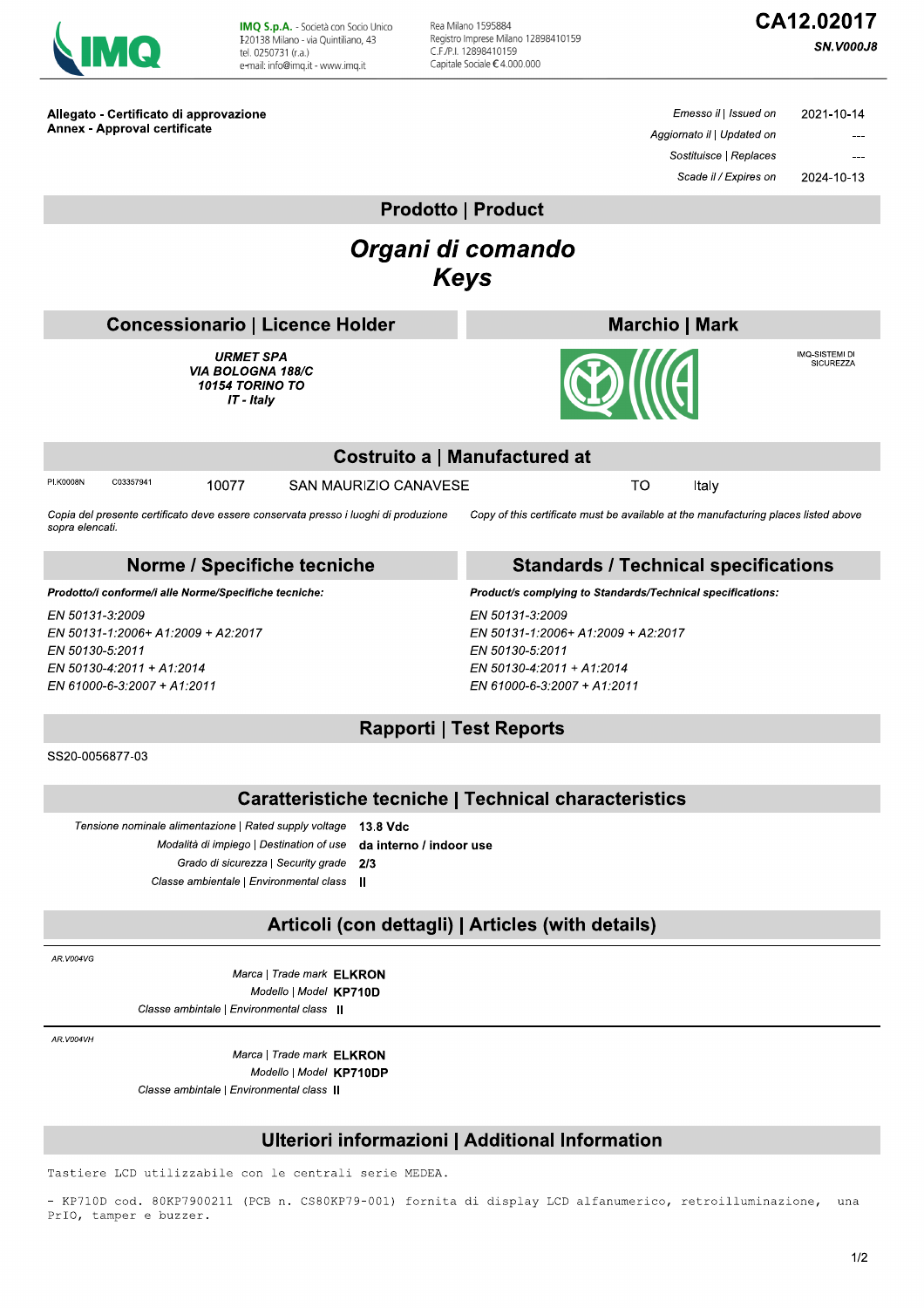

- KP710DP cod. 80KP8100211 (PCB n. CS80KP79-001) fornita di display LCD alfanumerico, lettore di prossimità, retroilluminazione, una PrIO, tamper e buzzer.

LCD keypads for use with the MEDEA series control units.

- KP710D cod. 80KP7900211 (PCB n. CS80KP79-001) equipped with alphanumeric LCD display, backlighting, one PrIO, tamper and buzzer.

- KP710DP cod. 80KP8100211 (PCB n. CS80KP79-001) equipped with alphanumeric LCD display, proxy reader, backlighting, one PrIO, tamper and buzzer.

#### Diritti di concessione | Annual Fees

SN.V000J8

EMV.121000.DA4C Importo modelli IMQ - organi di comando - 1210 - Centrali ed apparati ausiliari | IMQ models - control units - 1210 - Central processing units and auxiliary apparatus

 $\overline{2}$